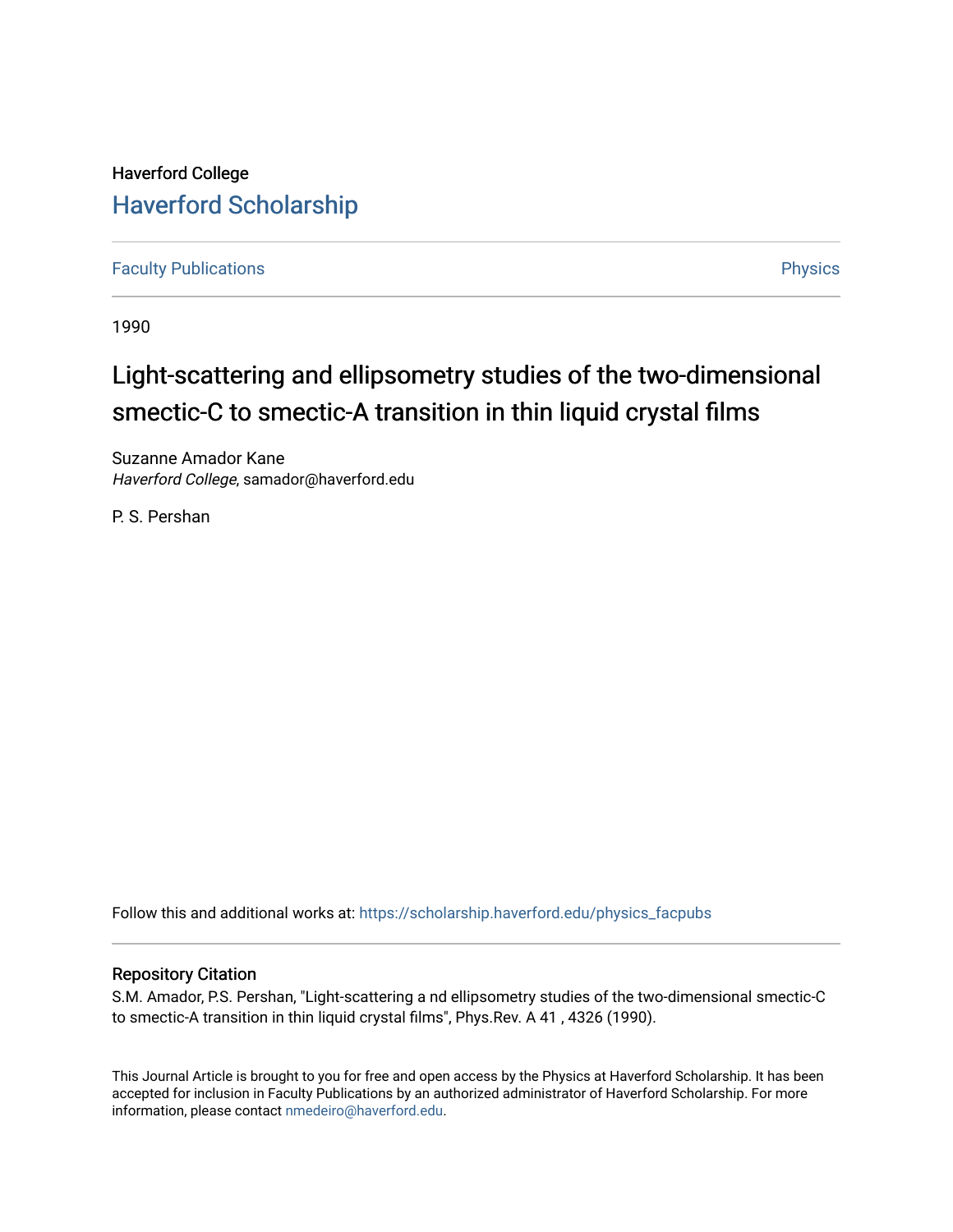## Light-scattering and ellipsometry studies of the two-dimensional smectic- $C$ to smectic-A transition in thin liquid-crystal films

#### S. M. Amador\*

Division of Applied Sciences, Harvard University, Cambridge, Massachusetts 02138

#### P. S. Pershan

Department of Physics and Division of Applied Sciences, Harvard University, Cambridge, Massachusetts 02138 (Received 20 November 1989)

Ellipsometry and light-scattering measurements are presented for the critical region near the two-dimensional XY-like smectic-C to smectic-A phase transition in thin, freely suspended films of the liquid crystal p-decyloxybenzylidene p-aminocinnarnaic acid 2-methylbutyl ester. The macroscopically observed smectic-C tilt order parameter was found to obey a scaling relation as a function of temperature and film thickness, indicating that only the surface layers order over a wide range of temperatures. Deep within the smectic-C phase, the tilt order parameters for all thickness films measured converged upon a unique value at which the smectic-C to smectic-I transition took place. The light-scattering intensities and decay times above the smectic- $C$  to smectic- $A$  transition were found to scale with the Kosterlitz-Thouless correlation length, as predicted by dynamical theories of the transition. Measurements of the predicted Nelson-Kosterlitz universal jump in  $\theta$  concurred with estimates for the bulk material parameters and with the light-scattering results.

#### I. INTRODUCTION

The Kosterlitz-Thouless (KT) scenario of defectmediated phase transitions in two dimensions' has been tested more or less directly in numerous physical systems, including two-dimensional  $(2D)$  superfluids<sup>2-5</sup> and proximity-coupled superconducting arrays,  $6$  as well as in computer simulations of the critical behavior of  $XY$  sys $tems.<sup>7</sup>$  In the years since its first proposal, the widening applications of the binding-unbinding transition concept have made the question of when and where it applies an even more interesting one.

An especially direct test of the predictions of the KT odel was suggested by Rosenblatt *et al.*<sup>8-11</sup> who studmodel was suggested by Rosenblatt *et al.*<sup>8-11</sup> who stud ied thin, smectic- $C$  (Sm- $C$ ) liquid-crystal films below the smectic-C, or tilted 2D liquid, to smectic- $A$  (Sm- $A$ ), or 2D liquid, transition temperature. This system can be imagined as analogous to the  $XY$  model if the projection of the director in the plane of the layers, c is taken as the  $XY$  order parameter (see Fig. 1). Alternatively, the Sm-C order parameter  $\theta e^{i\phi}$  can be expressed in terms of the tilt from normal ( $\theta$ ) and the azimuthal tilt in plane ( $\phi$ ). The evolution of the director's tilt from normal  $\theta$  has been assumed to provide a smoothly varying temperature dependence which does not alter the character of the XY transition. However, due to experimental limitations, Rosenblatt et al. were unable to resolve one of the most striking predictions for the transition, the universal jump in the two-dimensional elastic constant. In a later paper, Heinekamp et al.<sup>12</sup> observed via ellipsometry the varia tion of  $\theta$  with temperature below and close to the Sm-C to Sm-A transition temperature. Their analysis showed that a mean-field theory with effects due to enhanced surface tilts accounted for the main features of their data for

 $\theta$ . In this paper, we present light-scattering and ellipsometry measurements on freely suspended films of the liquid-crystal  $p$ -decyloxybenzylidene  $p$ -aminocinnamaic acid 2-methylbutyl ester, commonly abbreviated as DOBAMBC, which extend the prior results to the critical transition region.

#### II. THEORY

Kosterlitz and Thouless have predicted that the XY model will melt via a defect binding-unbinding transition. $<sup>1</sup>$  This phenomenon has several peculiar features</sup> when compared to a standard second-order phase transition. The thermodynamic variables of the system scale as powers of the correlation length  $\xi_+$  (defined as the length over which tilt order persists), but the correlation length itself does not scale as a power of the reduced temperature. Instead, its temperature dependence has an essential singularity at the transition temperature  $T_{XY}$ ,

$$
\xi_{+} = \xi_0 e^{b/|T - T_{XY}|^{1/2}}
$$
\n(2.1)

for  $T \rightarrow T_{XY}$  from above  $T_{XY}$  in temperature, where  $\xi_0$  is of the order of the thickness of the film; for  $T < T_{XY}$ ,  $\xi_{+} = \infty$ . In addition, Nelson and Kosterlitz have predict $ed<sup>13</sup>$  that at the transition the 2D elastic constant K will undergo a discontinuous jurnp to zero in the higher temperature phase, with the universal value

$$
\lim_{T \to T_{XY}} K = (2/\pi) k_B T_{XY} .
$$
 (2.2)

For the ferroelectric  $Sm-C^*$  phase, to lowest order in  $\phi(r)$  and allowing for in-plane anisotropy, <sup>14</sup> one can write a Landau free energy density  $F(\phi)$  in terms of fluctua-

41 4326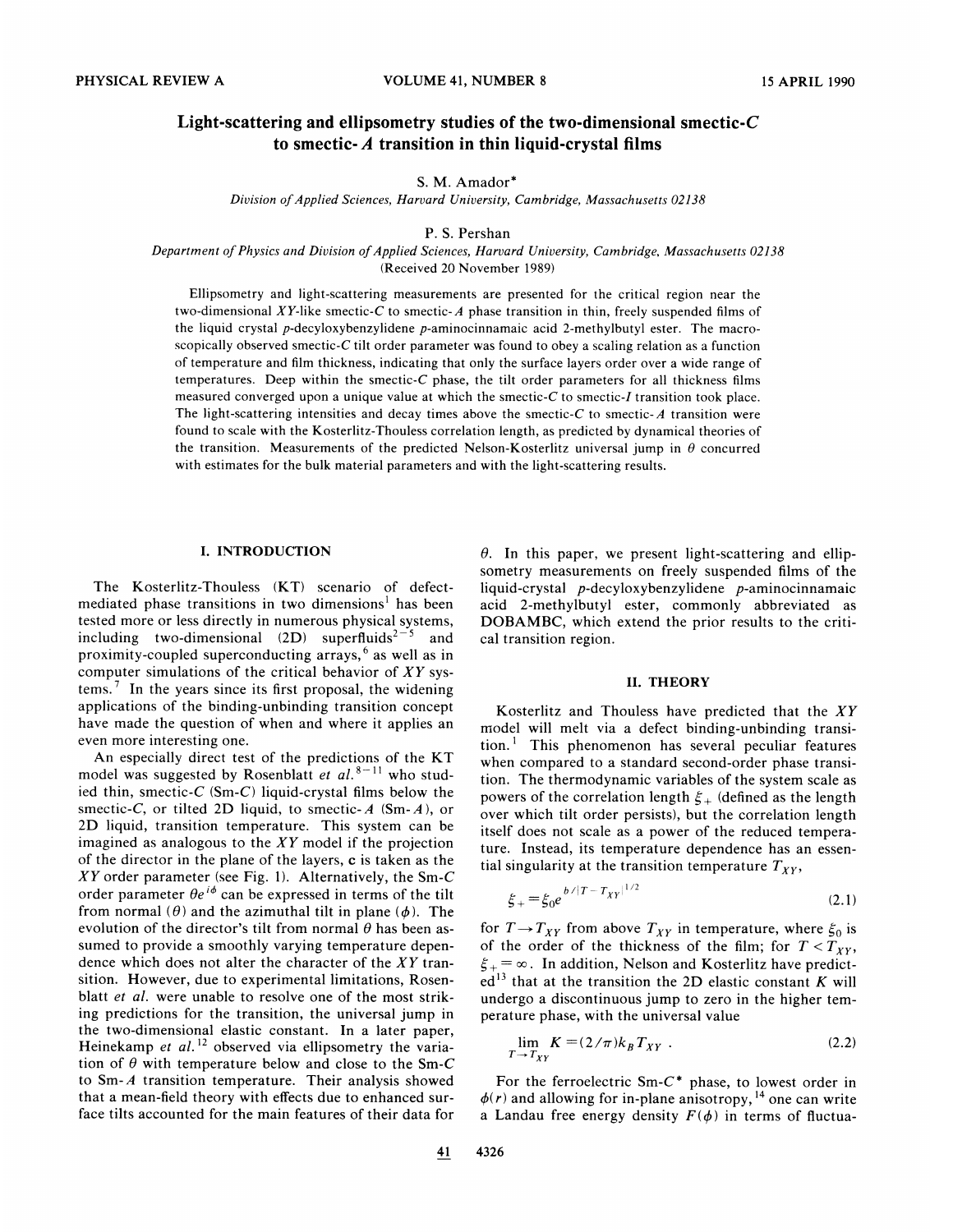

FIG. 1. Idealized rendering of the configuration of molecules in a smectic-C liquid crystal, and the chemical formula of the liquid crystal, DOBAMBC, used in this study. The rodlike molecules of a smectic liquid crystal have their centers of mass confined to planes within the material. The orientation of the molecules in the smectic- $C$  phase can be described by a polar angle  $\theta$  and an azimuthal angle  $\phi$ , the latter of which resembles the  $XY$  degree of freedom. In the smectic-A phase, the polar angle becomes zero on average.

 $\stackrel{\text{\tiny 1}}{\circ}$   $\stackrel{\text{\tiny 1}}{\circ}$   $\stackrel{\text{\tiny 1}}{\circ}$   $\stackrel{\text{\tiny 2}}{\circ}$   $\stackrel{\text{\tiny 1}}{\circ}$ 

tions in the in-plane order parameter,

$$
F = \frac{1}{2}K_{\perp} \left[ \frac{\partial \phi}{\partial r_{\perp}} \right]^2 + \frac{1}{2}K_{\parallel} \left[ \frac{\partial \phi}{\partial r_{\parallel}} \right]^2 - P_0 N h (\sin \theta) E_a \cos \phi
$$
  
+dipole-dipole terms , (2.3)

where **r** is the position within the plane;  $P_0$  is the amplitude of the in-plane polarization of the ferroelectric liquid crystal;  $N$  the number of layers in the film;  $h$  is the thickness of an individual layer, equal to  $\sim$  33 Å for small values of  $\theta$ ;  $E_a$  the amplitude of an aligning electric field; and where the  $\perp$  and  $\parallel$  refer to directions in the smectic plane perpendicular and parallel to the in-plane projection of the director, respectively. The 2D elastic constants, which correspond to the restoring force in response to deformations of  $\phi(r)$  perpendicular to and along the direction of the average tilt, can be given in terms of the bulk splay, twist, and bend elastic constants  $K_{11}$ ,  $K_{22}$ , and  $K_{33}$  as

$$
K_{\perp} = NhK_{11}\sin^2\theta , \qquad (2.4a)
$$
  
\n
$$
K_{\parallel} = Nh \sin^2\theta [K_{22}\cos^2\theta + K_{33}\sin^2\theta ]
$$
  
\n
$$
= \overline{K}Nh \sin^2\theta . \qquad (2.4b)
$$

$$
=\overline{K}Nh\sin^2\theta\ .
$$
 (2.4b)

Far from  $T_{C-A}$ , the temperature evolution of  $\theta$  is considered to be given by mean-field theory; however, near  $T_{C-A}$  it is due to the effects of disclinations in the order ing field  $\phi(r)$  and the effective  $T_{C-A}$  is identified with the Kosterlitz-Thouless transition temperature  $T_{XY}$ . This analogy to KT melting should hold even in the presence of anisotropy, dipolar forces, and weak aligning electric fields for the correlation lengths we expect to probe in these measurements.<sup>14</sup> This expression for  $F(\phi)$  allowed Rosenblatt *et al.* to solve for the spectrum of light elastically scattered from fluctuations in  $\phi$  which give rise to

fluctuations in the dielectric tensor of the material.  $^{10,11}$ The universal jump value should equal

$$
K^* = (2/\pi)k_B T_{XY}
$$
  
=  $\frac{1}{2}(K_{\perp} + K_{\parallel})$   
=  $\frac{1}{2}(K_{11} + \overline{K})Nh \sin^2 \theta^*$ , (2.5)

where  $\theta^*$  is the predicted jump in  $\theta$ .

Heinekamp and Pelcovits have solved for the critical dynamics of the Sm-C to Sm-A transition including disclination effects near  $T_{C-A}$ .<sup>15</sup> They find for the autocorrelation function of the scattered electric field  $E<sub>s</sub>$ 

$$
\langle E_s(\mathbf{q}, \omega) E_s^*(\mathbf{q}, \omega) \rangle
$$
  
=\langle \tilde{\phi}(\mathbf{q}, \omega) \tilde{\phi}^\*(\mathbf{q}, \omega) \rangle  
\times \left[ 1 - 2 \int \langle S(\mathbf{q}', \omega) S^\*(\mathbf{q}', \omega) \rangle d^2 q' \right.  
+ 3 \left[ \int \langle S(\mathbf{q}', \omega) S^\*(\mathbf{q}', \omega) \rangle d^2 q' \right]^2 \right], \quad (2.6)

where  $\phi(q, \omega)$  is the time and spatial Fourier transform of the azimuthal angle field, and the function  $S(q, \omega)$  is the spectral density of the free disclination field. The first term comes close to merely reproducing the spin-wave results of Rosenblatt *et al.* for  $\langle E_s(q, t)E_s^*(q, 0) \rangle$ , while the latter two terms include the effects of free disclinations on the projected length of the director. The first term defines a characteristic length scale for q determined by the KT correlation length  $\xi_{+}$ . The hydrodynamics will be Sm-C-like for  $q\xi_{+}>>1$  (length scales mined by the KT correlation length  $\xi_+$ . The hydro-<br>dynamics will be Sm-C-like for  $q\xi_+$  >>1 (length scales<br>shorter than the correlation length) even above  $T_{C.A}$ , ex-<br>hibit a crossover region for  $q\xi_+$  ~ 1, and be shorter than the correlation length) even above  $T_{C-A}$ , exhibit a crossover region for  $q\xi_+ \sim 1$ , and be Sm-A-like for  $q\xi_+ \ll 1$ . Thus the observed hydrodynamics should depend upon the length scale being measured, and hence upon the momentum-transfer vector q. The exact expression for the first term in Eq. (2.6) in the time domain is, ignoring polarization-dependent terms, and assuming  $K = K_{\perp} = K_{\perp}$ 

$$
\langle E(q,t)E_s^*(q,0)\rangle \propto \frac{2k_B T}{Kq^2 + C\xi_+^{-1}} e^{-t[(K/\eta)q^2 + C'\xi_+^{-1}]},
$$
\n(2.7)

where  $\eta$  is a 2D viscosity and C and C' are constants. For the Sm-C regime, the  $\xi_{+}^{-1}$  terms go to zero and one recovers the spin-wave limit. At some temperature above  $T_{C-A}$  these q-independent correction terms become important; this will occur for  $\sim$ 20 mK above  $T_{C-A}$  for  $q \approx 1000 \text{ cm}^{-1}$  in the material DOBAMBC.<sup>15</sup> This dependence of the scattered intensity  $I(q, t)$  and decay time  $\tau_d$  on  $\xi_+$  and hence on reduced temperature is peculiar to the KT aspects of the transition,

$$
1/\tau_d \propto \frac{K}{\eta} q^2 + C'\xi_+^{-1} , \qquad (2.8a)
$$

$$
1/I(q) \propto Kq^2 + C\xi_{+}^{-1} \tag{2.8b}
$$

In the Sm- A phase, for  $K=0$  the decay time and intensity go to zero roughly as  $\xi_{+}$ . The bracketed terms in Eq.  $1/I(q) \propto Kq^2 + C\xi_+^{-1}$ . (2.8b)<br>In the Sm-A phase, for  $K=0$  the decay time and intensity<br>go to zero roughly as  $\xi_+$ . The bracketed terms in Eq.<br>(2.6) do not rescale the values of K or  $\eta$  near  $T_{C-A}$ . Simi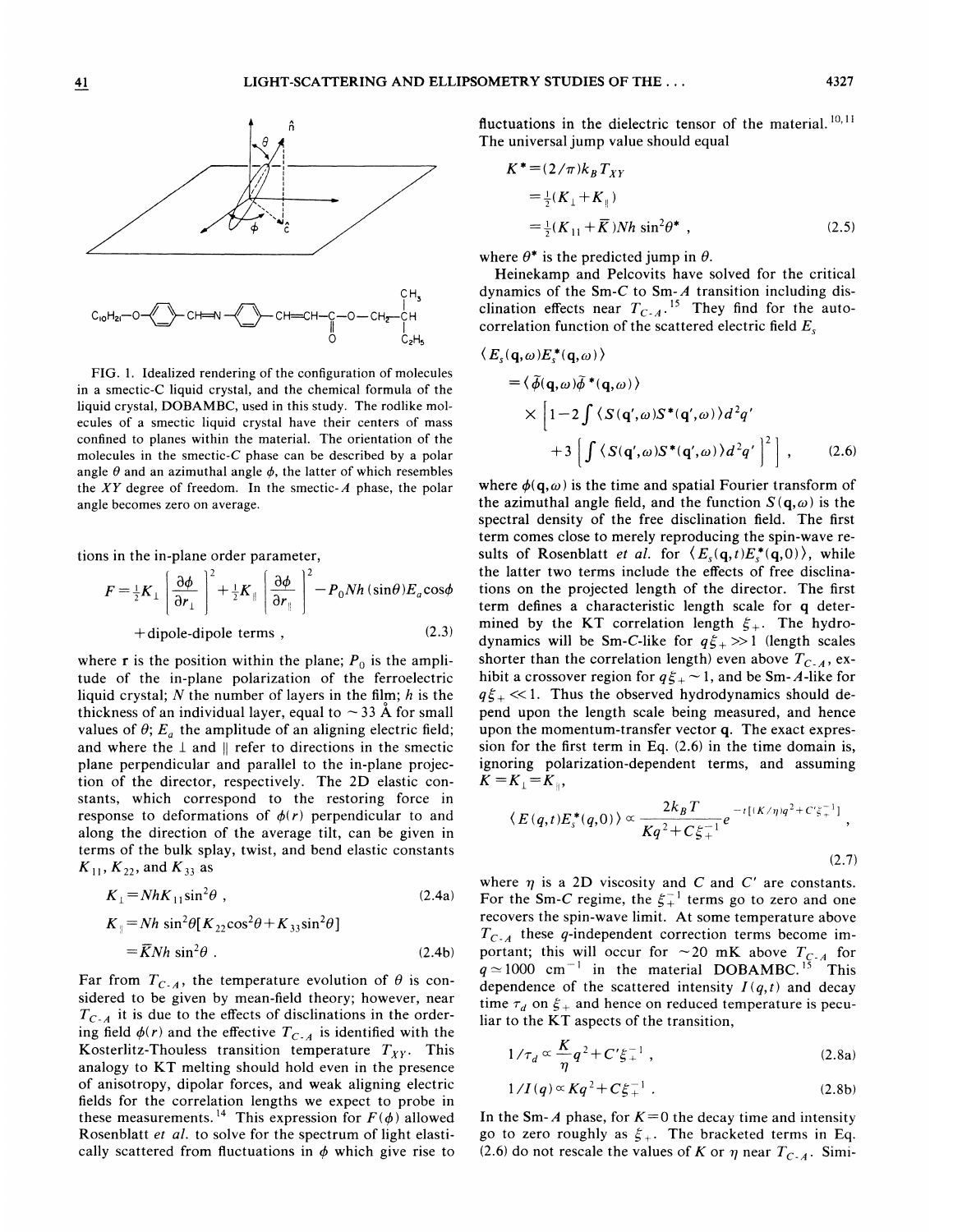larly, in the limits of Sm-A-like behavior, the second and third terms within the square brackets of Eq. (2.6) evaluate to exponential decays multiplied by slowly varying functions of time. This results in the electric field autocorrelation function having the form

$$
\langle E_s(q,t)E_s^*(q,0)\rangle \simeq e^{-tA\xi_+^{-1}}, \qquad (2.9)
$$

where A is a constant. Thus, even above  $T_{C-A}$ , there are Sm-C-like fluctuations, but their decay time varies as  $\xi_+$ and hence falls rapidly to zero with increasing temperature.

#### III. EXPERIMENTAL TECHNIQUE

Measurements were made as a function of temperature on thin, freely suspended films of the ferroelectric liquidcrystal DOBAMBC (see Fig. 1). <sup>16</sup> Proton NMR spectra taken on the samples discussed here put an upper bound of 0.25 wt. % on the amount of hydrocarbon impurities present. Freely suspended films were prepared as described previously<sup>10</sup> by drawing the liquid crystal over a  $0.315$  cm  $\times$  0.8 cm hole in a glass coverslip and permitting the film to thin to a uniform thickness. An electric field of  $\sim$  6 V/cm in the plane of the film was used to align the tilt and ensure a single-domain sample of the ferroelectric liquid crystal. The films were then inspected by eye through a  $25 \times$  telescope for orientational defects. They were maintained in a two-stage oven with temperature stability of  $\sim$  1 mK over the time scale of the measurements discussed here (about half an hour per temperature); dry nitrogen was fiowed through the oven to prevent degradation of the liquid crystal. The resolution in reduced temperature was limited to  $\sim$  10 mK by gradients in the film oven, while the measured hysteresis of the Sm-C to Sm-A transitions for the samples discussed here was  $\leq 10$  mK. Drifts in the transition temperatures were measured and compensated for in computing the reduced temperature; typical values were  $-8.5$  mK/h for the ellipsometry measurements, and  $\sim -0.2$  mK/h for the light-scattering measurements. (The ellipsometry experiments necessitated cutting small slits open to the environment in the oven windows, while the light-scattering results were obtained with a sealed oven, and hence a more stable environment. }

The experimental apparatus, inspired by previous ellip-The experimental apparatus, inspired by previous ellipsometry measurements on liquid crystals,  $^{12,17}$  is shown in Figs. 2(a) and 2(b). Slight modifications in the design of the apparatus allow either ellipsometry or light-scattering measurements to be taken on the same film. The ellipsometer used was in the polarizer-compensator-sampleanalyzer (PCSA) configuration.<sup>18</sup> While the accuracy of the measured phase shifts was limited to 0.01', the precision of phase shift differences was  $\pm 0.003^{\circ}$  and this was the limiting factor in the measurement of  $\theta$ . For the ellipsometry measurements, the phase shift of the films in the Sm- $A$  phase was used to determine the thicknesses. For the light-scattering measurements, thicknesses were determined from the intensity of light reflected from the films.

The ellipsometry data were fitted by assuming that the

films could be modeled as a single uniform slab and treated using the matrix method for stratified media to compute the relevant polarization shifts as a function of  $\theta$ .<sup>19</sup> The values used for the extraordinary and ordinary indices of refraction of DOBAMBC, measured by Garoff in bulk samples, are  $n_e = 1.705 \pm 0.005$  and  $n_e = 1.478 \pm 0.002$ .<sup>20</sup> Since  $\theta$  should correspond to the angle that the optical axis makes with the normal to the film and the aligning electric field fixes the tilt direction, the director orientation completes the specification of the



FIG. 2. (a) Schematic diagram of the PCSA ellipsometer. The film  $(S)$  is oriented with its normal at  $45^{\circ}$  to the incident beam. The polarizer, P, is rotated by computer-controlled stepping motors during a scan. The compensator  $C$  is fixed and the analyzer A is adjusted for a null at the beginning of each set of scans. The other optical components are lenses (L1 and L2), a mirror  $(M)$ , beamsplitters  $(B)$ , neutral density filters (ND), and photodiode detectors (PIN). The spatial filter-detector assembler consists of the photomultiplier tube (PMT), lense (L2), and spatial filter pinholes P1 and P2. (b) Schematic diagram of the light-scattering experiment. The scattered light is measured in a reflection geometry and scans in 2D momentum transfer are accomplished by translating the detector on an  $XY$  stage. All the optical elements within the  $x-y$  translation stage area are translated as a unit at all times.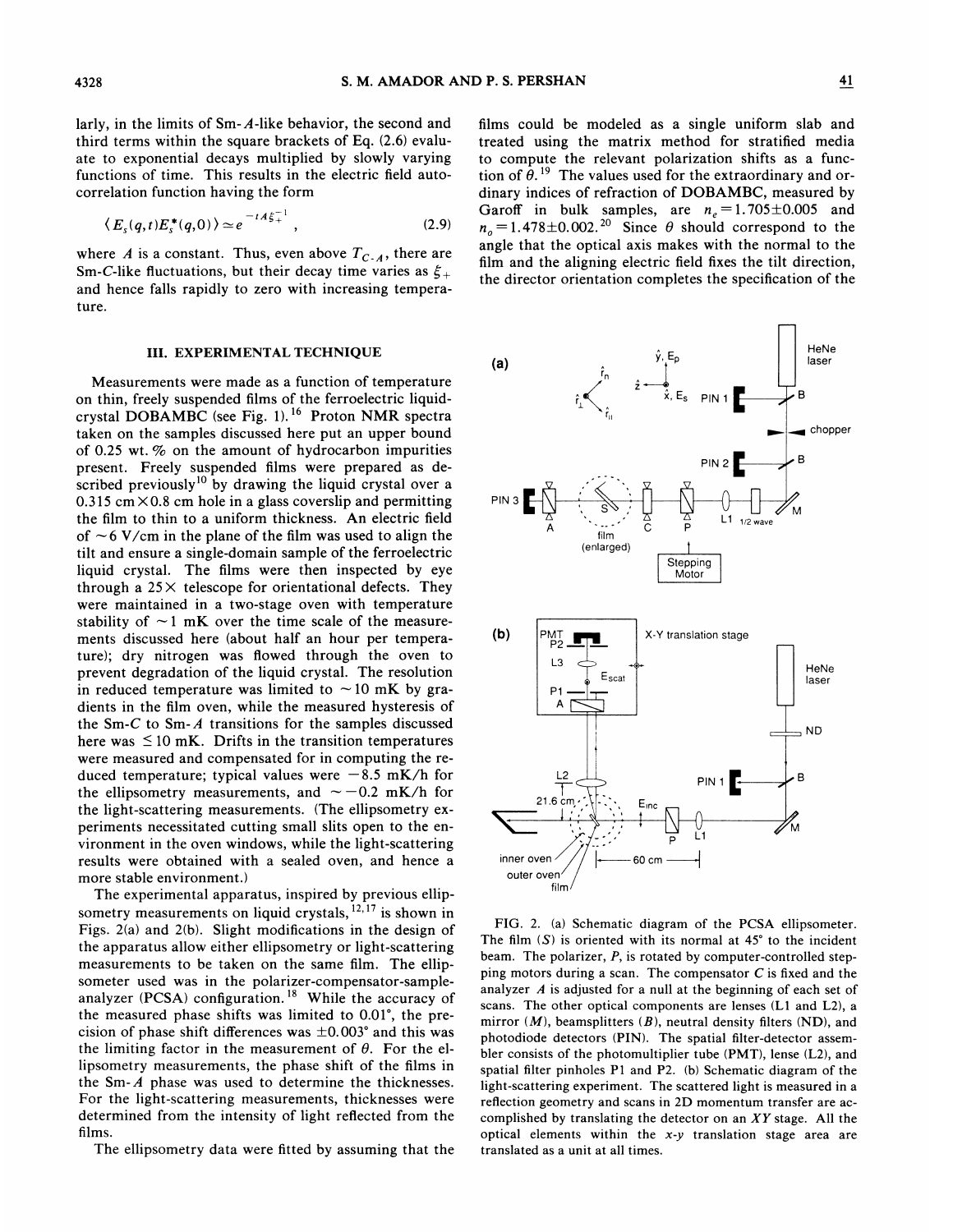dielectric tensor. With  $n_e$  and  $n_o$  known, only one value of polarizer angle sufficed to determine  $(\theta)$ , the value of  $\theta$  averaged over the layers of the film, for a given temperature.<sup>21</sup> These assumptions gave excellent fits to the measured data for all thicknesses and temperatures. The effects of fluctuations in  $\phi$  will reduce the measured value of  $(\theta)$ ; this corresponds to the effects of vortices on the effective elastic constants, and hence  $\langle \theta \rangle$ , close to  $T_{C_{1},A}$ in the KT theory.

Figure 3 shows a summary of tilt data taken for films three, four, five, six, and eleven molecular layers thick with a temperature resolution of 15 mK. The general shape of the curves for all thickness films agree: far away from the critical region, there is a gradual, approximately linear, falloff in  $\langle \theta \rangle$  as the temperature approaches  $T_{C-A}$ from below, while close to the transition, there is a break in slope of the  $\langle \theta \rangle$  curve above which  $\langle \theta \rangle$  falls off rapidly to zero. As previously observed, the transition temperature is a strong function of film thickness; the possibility of nonuniformity of the tilt profile across the film thickness is indicated by the fact that, for the same reduced temperature, the value of  $\langle \theta \rangle$  grows smaller as the thickness of the film under consideration increases.<sup>12</sup> In a



FIG. 3. Values for the average tilt across the film profile  $\langle \theta \rangle$ as a function of temperature for films three, four, five, six, and eleven layers thick,  $(a)$ – $(e)$ , respectively. The method for obtaining the values of  $\theta^*$  is indicated. Straight lines were drawn through the tilt data for values of temperature above and below the kink in the tilt data, and their intersection used as a measure of the jump in the data. The results of this process are given in Table I.

three-dimensional system, the critical temperature  $T_{C, A}$ would be assumed to correspond to the point at which  $\langle \theta \rangle$  goes to zero after the expected smooth, monotonic decrease with increasing temperature. In thin films, the situation can be more complex because of the more complex shape of the transition region and the nonuniformity in the tilt profile across the film.

In explaining these phenomena, we first considered the two simplest situations which could possibly arise: either every layer has the same value of tilt at the same temperature, in which case  $\langle \theta \rangle$  is independent of N; or only a subset of the layers are tilted with the other layers remaining upright and effectively Sm-A. The observed dependence of  $\langle \theta \rangle$  upon N for a fixed reduced temperature refutes the first hypothesis. In actuality, we find that when their critical regions are shifted to coincide, one can choose an arbitrary multiplicative factor  $f(N)$  such that when the average tilts for each N are scaled by  $f(N)$ , the data overlap exactly over a region within at least 5'C of the transition {see Fig. 4). We interpret this observation in the following fashion: if only the surface layers were ordered very close to the Sm-C to Sm-A transition, then the average value of the tilt would vary as  $\langle \theta(N) \rangle = 2\theta_s/N$ , where  $\theta_s$  is the tilt angle of the two surface monolayers. Hence the average tilts  $(\theta(N))$  for different thickness films should vary according to the same functional form as any given thickness  $\langle \theta(3) \rangle$ , for<br>example, when multiplied by  $f(N) = \langle \theta(3) \rangle$ example, when multiplied by  $f(N) = \langle \theta(3) \rangle /$ <br> $\langle \theta(N) \rangle = N/3$ . This prediction for  $f(N)$  is plotted along with the actual measured scaling factors in the inset to Fig. 4. The agreement is quite good, leading to the con-



FIG. 4. Data for  $\theta$  scaled by a factor  $f(N)$  for each N layer film so that the tilts near  $T - T_{C \cdot A} = 0$  are independent of film thickness. The data symbols represent the following: three layers (open squares), four layers (open upright triangles), five layers (open inverted triangles), six layers (crosses), seven layers (stars), and eleven layers (diamonds). Inset: Dependence of  $f(N)$  (circles) upon N. The values of  $1/\theta(N)$  for  $T-T_{C-A}$  $=$  -3.877 °C (crosses), scaled by a multiplicative constant to overlap with the  $f(N)$  data, are also included, while the straight line shows the result expected if each film had only two tilted layers.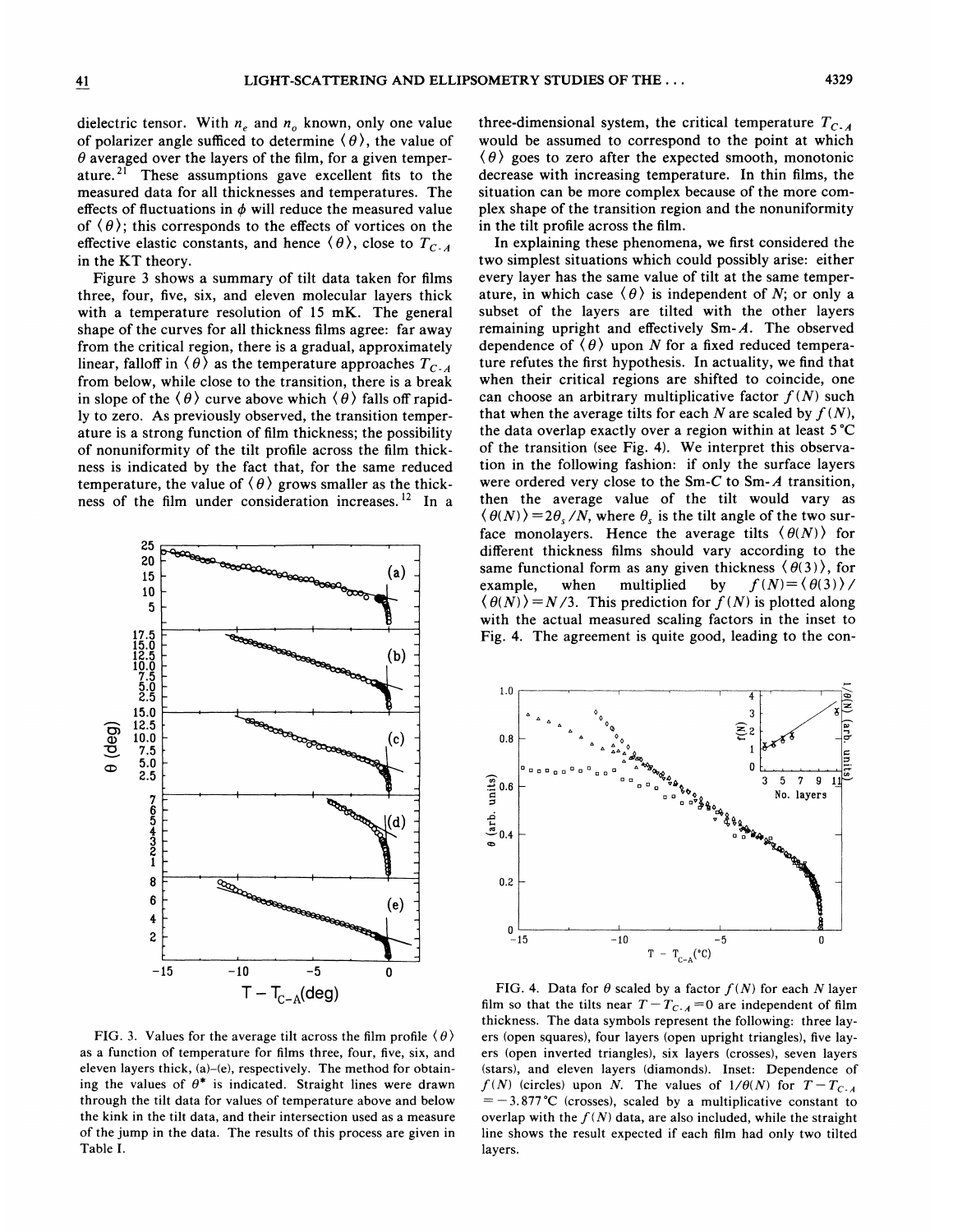elusion that for a range of temperatures close to the transition, it is appropriate to treat the system as two Sm-C monolayers on a Sm- $A$  bulk film. Thus the strongest version of surface-enhanced ordering holds, and any effects due to enhanced, exponentially decaying tilt order in the interior layers of the films are negligible close to the transition.<sup>12</sup> If the Sm-A interior layers were to completel screen the surface monolayers from each other, then this system would be an exact realization of the 2D XY system. The discussion presented below indicates the degree of interaction that actually exists between opposite surfaces.

We will now discuss the critical behavior of the monolayer Sm-C—Sm- $A$  transition. Within approximately 0.1'C of the temperature at which the tilt goes to zero, each set of data shows a significant change in slope of  $(\theta)$ , above which the tilt goes very abruptly to zero (Fig. 3). In the data shown in Fig. 4, this feature of the data has the same shape and position for each thickness film studied when the transition temperatures were shifted to coincide. We believe that this abrupt jump to zero represents the universal jurnp to zero predicted by Nelson and Kosterlitz for the  $XY$  model.<sup>13</sup> We argue that the tilted surface monolayers undergo an  $XY$  transition, with the position in temperature of the break in slope corresponding to  $T_{C-A}$  and the value of  $\langle \theta \rangle$  at this temperature corresponding to  $\theta^*$ . This possibility had been raised earlier by Rosenblatt et  $al$ .<sup>10</sup> and Heinekam et al.<sup>12</sup> The finite falloff of  $\langle \theta \rangle$  above this curve due to rounding of the transition is possibly due to the temperature inhomogeneities discussed above. If this hypothesis is correct, then the size of the jump in  $\theta$  for each monolayer should be independent of film thickness. The size of the jump was measured using the simple graphical procedure, illustrated in Fig. 3: a line was drawn through the values of  $\langle \theta \rangle$  far below  $T_{C-A}$ , where the tilt scales approximately linearly with temperature. The steep part of the curve above the kink in temperature was also fitted to a line and the intersection of these two lines was used as the value of  $\theta^*$ . Table I shows that when the jump in  $\langle \theta(N) \rangle$  is scaled by N/2 to obtain the monolayer jump value  $\theta_s^*$ , then the same value is obtained for each value of N to within the error bars:  $\theta_s^* = 11^\circ \pm 1^\circ$ . Equation (2.5) can be used to extract values for the bulk elastic constant from the prediction for  $\theta^*$ ; the values derived are  $K_{11} = 1.4 \times 10^{-6}$  dyn, in good agreement with values of  $K_{11}$  derived from previous bulk measurements and light-

TABLE I. Results of the computation of the jump in  $\theta$  measured at  $T_{C-A}$  as a function of thickness. The values of  $\theta^*$  correspond to the numbers obtained from Fig. 3 by the procedure described in the text. The values of  $\theta^*N/2$ , consequently, are the measurements of the monolayer universal jump in  $\theta$ .

| Number of layers | $\theta^*$<br>$(\text{deg})$ | $\theta^* N/2$ (deg) |
|------------------|------------------------------|----------------------|
|                  | 7.5                          |                      |
|                  | 5.0                          | 10                   |
|                  | 4.1                          | 10                   |
|                  | 3.8                          |                      |
|                  | 2.0                          |                      |

scattering data.  $10,22$ 

Since  $\overline{T}_{C-A}$  depends strongly upon  $N$ , <sup>12</sup> layer-layer interactions must play a strong role in the transition, unlike the case of monolayer freezing.<sup>23</sup> This is also manifested in the eventual departure of  $\langle \theta \rangle$  from the rule  $\langle \theta \rangle = 2\theta_s / N^{12}$  Indeed, when the films were lowered in temperature toward the Sm-I phase, the average values of the tilt gradually approached the same values independent of  $N$ , eventually reaching the bulk saturation value of  $30^{\circ}$  at the Sm-C to Sm-I transition, as shown in Fig. 5. The picture that emerges has the two surface layer tilts growing for  $T \leq T_{XY}$ , after which successive interior layers gradually tilt also. This case resembles critical wetting, with the Sm-C tilt nucleating from the surface and gradually spreading into the interior of the film. This leads us to believe that the Sm- $C$  to Sm- $A$  transition proceeds via a novel wetting phenomena whereby over a fairly extended range in temperature only surface layers are ordered, with the ordering in additional layers setting in gradually as the temperature is lowered. Data for twoand four-layer films taken over the entire range of the Sm-C phase corresponded well to fits using the mean-field theory proposed by Dumrongrattana et al. for the bulk Sm-C to Sm-A transition<sup>24</sup> (see Fig. 5). The analysis of Heinekamp et  $aI$ .<sup>12</sup> of films two layers and thicker showed that, except for the region nearest to the Sm-C to Sm-A transition, a mean-field theory with effects due to enhanced surface tilts accounts qualitatively for the main features of the  $\langle \theta \rangle$  data. In particular, their model reproduces the dependence of  $T_{C-A}$  on the number of layers N. However, this model does not give the scaling of  $\langle \theta \rangle$  with N over the observed temperature range shown in Fig. 4, so a complete description of the wetting behavior remains to be found.



FIG. 5. Ellipsometry data for  $\langle \theta \rangle$  near  $T_{C-I}$  for two-layer (open circles), four-layer (closed triangles), seven-layer (stars), and eleven-layer (diamonds) films. The peak in the til angle for each thickness corresponds to the Sm-C-Sm-I transition. The results of a mean-field theory fit (solid line) for the two-layer data over the temperature range shown show that the tilt never saturates before the Sm-C—Sm-I transition.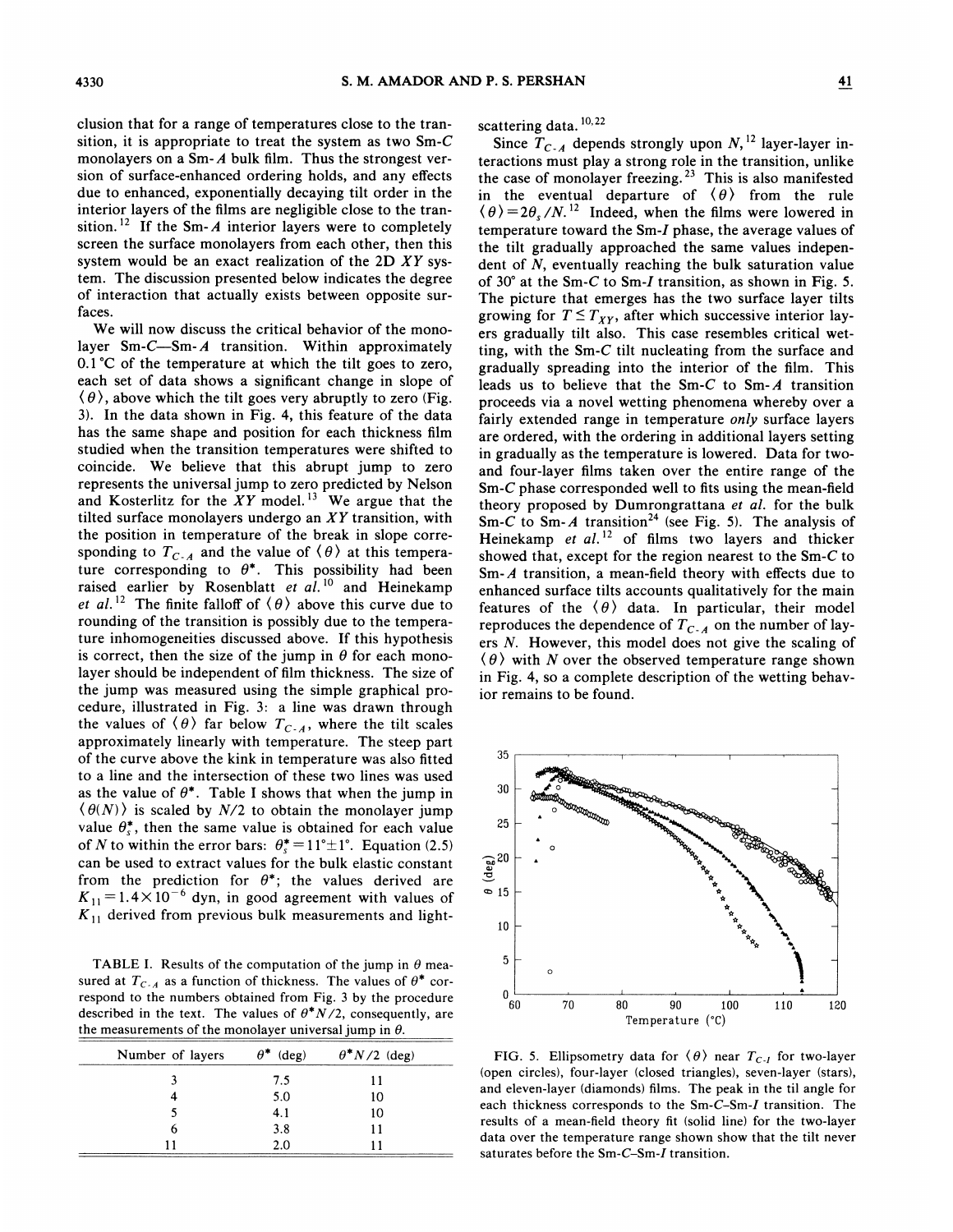To further characterize the phase transition, lightscattering measurements were also performed on thin films, two, three, four, and five layers thick. The scattering geometry was such that by scanning the detector in the  $x-y$  plane, one could probe different directions in the 2D momentum-transfer vector q. The data described here were taken for a range of momentum transfer covering 1000 cm<sup>-1</sup>  $\leq |q_{\parallel}| \leq 4000$  cm<sup>-1</sup> and 2000  $\text{cm}^{-1} \leq |q_+| \leq 4000 \text{ cm}^{-1}$ . From the light-scattering data taken as a function of  $q_{\perp, \parallel}$ , the average intensities and decay times, and hence the 2D elastic constants,  $K_{\perp,\parallel}$  and 2D viscosities,  $\eta_{\perp,\parallel}$ , could be derived using Eq. (2.7).

The basic physics observed can be shown by first examining the behavior of the average intensity  $\langle I(q) \rangle$  and decay time  $\tau_d$  taken at a fixed value of q as a function of temperature. This is shown in Fig. 6 for a four-layer film. Two temperature effects are noticeable here: within the Sm-C phase,  $\tau_d$  is roughly constant [see Fig. 6(b)], rising to a weak peak  $\sim$ 30% higher than the value of  $2.0 \times 10^{-3}$  sec at 112.96 °C and finally falling steeply off to zero at 113.07'C. The intensity [Fig. 6(a)] falls off approximately linearly as T approaches  $T_{C-A}$ , with an abrupt break in slope at  $T_{C \cdot A} = 112.96 \degree C$ , falling abruptly to a small but constant value at roughly 113.07'C. (The location of the actual transition temperature will be discussed below.) These events are consistent with the expected physics based on the previously mentioned model. As the temperature is increased close to  $T_{C-A}$ , there is a weak slowing down of the fluctuations in azimuthal angle, corresponding to the peak in  $\tau_d$ ; the intensity decreases because, while the fluctuations are becoming



FIG. 6. Scans taken at fixed  $q_{\parallel} = 1976.6$  cm<sup>-1</sup> on a four-laye film with approximately 10-mK temperature steps on cooling (triangles) and approximately 5-mK temperature steps on heating (circles) near the transition. The two curves differ only in that the values of  $\tau_d$  very close to  $T_{C \cdot A}$  are better resolved for the cooling data. The arrows indicate  $T_{C-A}$  at 112.96 °C.

more highly correlated, the overall factor of  $\sin^2\theta$  in the expression for the scattered intensity is becoming smaller due to the decrease in  $\theta$ . This behavior was seen at all values of q probed. All DOBAMBC samples used exhibited these effects for every measurement obtained in this fashion, with roughly the same widths of the region between the two temperature anomalies for every film.

Our identification of  $T_{C-A}$  as the temperature at which the kink in intensity and weak peak in  $\tau_d$  appear relies upon a comparison of the results of ellipsometry and light-scattering measurements on the same film. This was difficult to do in the geometry described above, so a slightly modified geometry, the polarizer-samplecompensator-analyzer configuration was employed.  $18$ The light-scattering experiment was either set up after an ellipsometry measurement had been obtained and performed on the same film, as for the data shown in Fig. 7, or the intensity autocorrelation functions were monitored while the polarization data was being measured to pinpoint where the peak in  $\tau_d$  and the disappearance of the decaying exponentials occurred. The results for these two techniques are shown in Fig. 7. The midpoint of the region in which the polarizer angle  $P \propto \theta$  goes to zero corresponds closely to the temperature where  $\tau_d$  becomes unmeasurably small. The peak in  $\tau_d$  and the kink in intensity correspond to the same temperature as the abrupt change in slope in  $\theta$  noted earlier, and ascribed to the universal jump in  $\theta$  at  $T_{C-A}$ .

To see if the shape of the transition region was a fielddependent effect we studied the effect of the aligning field by taking data for a single film at three different field strengths: 6.35 V/cm, the usual value, and for fields one-half and one-fourth that value. The data taken near  $T_{C-A}$  all had the same functional dependence upon temperature for all three values of the aligning field used. No extra rounding was observed near the transition as a result of increasing the field strength. Similarly, since the light-scattering data have the same form for films three,



FIG. 7. Light-scattering and ellipsometry data taken in successive heating runs upon the same three-layer film. Plotted are the decay times  $\tau_d$  at fixed  $q_{\perp}$  (closed circles) and the polarizer angle  $P \propto \theta$  (open circles) as a function of temperature near the Sm-C to Sm-A transition.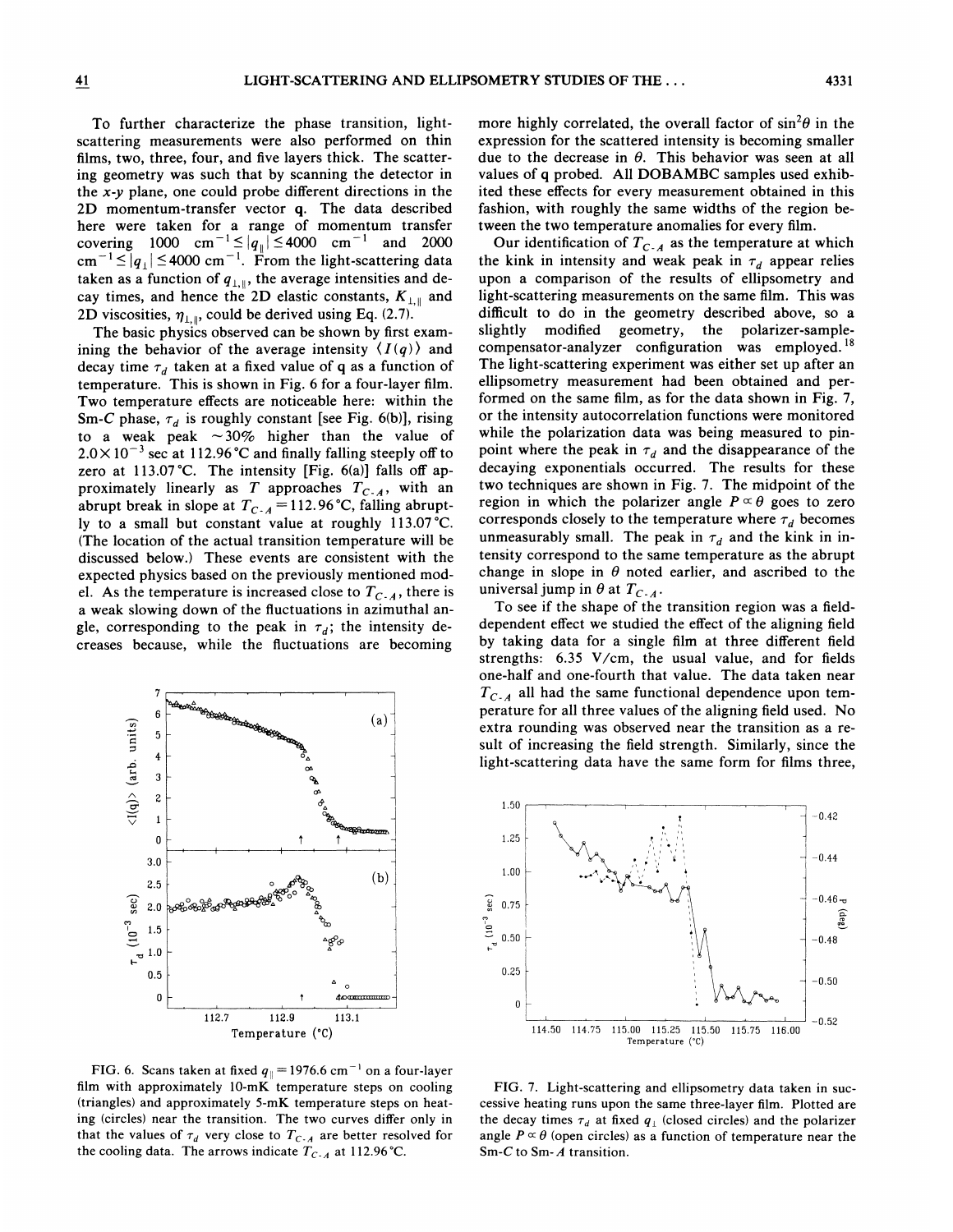four, and five layers thick when scaled by a multiplicative factor, we do not believe the shape of the transition region can be attributed to film thickness.

Using the suitable form of Eq. (2.7), the intensity and decay time data as a function of q could be analyzed to provide the dependence of  $K_{\parallel}$ ,  $K_{\perp}$ , and the 2D diffusion constants  $K_{\perp}/\eta_{\perp}$  and  $K_{\parallel}/\eta_{\parallel}$  (Fig. 8); the values of the latter permit determination of the 2D viscosities as well. These material constants are predicted to decrease as the temperature is increased towards  $T_{C-A}$  as  $\sin^2\theta$  [see Eq. (2.4)]. As demonstrated by Fig. 8, the derived values of  $K_{\perp}$  and  $K_{\parallel}$  do indeed have the expected scaling property with respect to  $\theta$ , confirming the predictions of the theory in spite of the nonuniform tilt profile across the film.

Our attempts to measure the universal jump in the 2D elastic constants were hindered by the fact that, since Sm-C fluctuations were visible throughout the entire region where  $\theta \neq 0^\circ$ , it was always possible to attempt to fit a value of  $K$  to the observed data, making it impossible to assign a lower limit on the universal jump in  $K$ . As the temperature was raised above what we have here called  $T_{C-A}$ , weak Sm-C fluctuations persisted with progressively weaker dependence upon q. Thus the smallest values measured for  $K_{\perp}$  and  $K_{\parallel}$  correspond to the last values at which good fits could be obtained rather than to a discontinuous jump in the elastic constants, so that, unfor-

tunately, we were not able to correlate a jump in  $K_{\perp}$  or  $K_{\parallel}$  with that observed in  $\langle \theta \rangle$ . However, as will be discussed below, this behavior of the light-scattering data is still consistent with the interpretation of the tilt data in terms of a universal jump in  $\theta$  at  $T_{C-A}$  as described earlier, and with theoretical predictions for the transition.

The observed features of the Sm-C to Sm- A transition appear to be described by the dynamical theory of Heinekamp and Pelcovits.<sup>15</sup> The crossover point in temperature they predict for which the dependences of the intensity and decay time on reduced temperature changes radically represents the effective  $XY$  transition temperature for the measurement and so might be conjectured to correspond to what has here been called  $T_{C-4}$ . Above this crossover point, the system will effectively be in the Sm-A phase, even though correlated light scattering from fluctuations in the director persists indefinitely high in temperature, so that, as has been measured here, there is no single point at which fluctuations disappear altogether. Above the effective  $T_{C-A}$ , the intensity autocorrelation functions will still be singly decaying exponentials, but the intensity and decay times will fall off as  $\xi_+$  with  $b \simeq (2^{\circ}\text{C})^{1/2}$  [see Eqs. (2.1) and (2.7)]; both quantities will but the intensity and decay times will fall off as  $\xi_+$  with  $b \approx (2^{\circ}C)^{1/2}$  [see Eqs. (2.1) and (2.7)]; both quantities will cease to depend upon q at some point above  $T_{C-A}$ , again in agreement with the measuremen in agreement with the measurements. The test of these predictions is demonstrated in Fig. 9, which shows the re-



FIG. 8. Comparison of the scaling of the elastic constants and viscosities with  $\sin^2\theta$  for the perpendicular (circles) and parallel (squares) modes. (a) The ratio for the elastic constants  $K/(Nh \sin^2 \theta)$ . For the perpendicular mode this should correspond to the bulk elastic constant  $K_{11}$ . (b) The ratio for the viscosities  $\eta/(Nh \sin^2 \theta)$ .



FIG. 9. Results of fitting the intensity and decay time for a fixed  $q$  to the functional form given in Eq.  $(3.1)$ :  $(a)$  intensity (circles) and the best fit to the intensity data (solid line), which gives  $b=1.1$ ; (b)  $\tau_d$  (circles) and the fit to the  $\tau_d$  data (solid line) holding  $b$  at the same value as found for (a). The fit was performed holding  $T_{C \cdot A}$  at 112.965 and fitting for  $T \ge 112.965$  °C. Data points set exactly to zero had decay times too small to measure.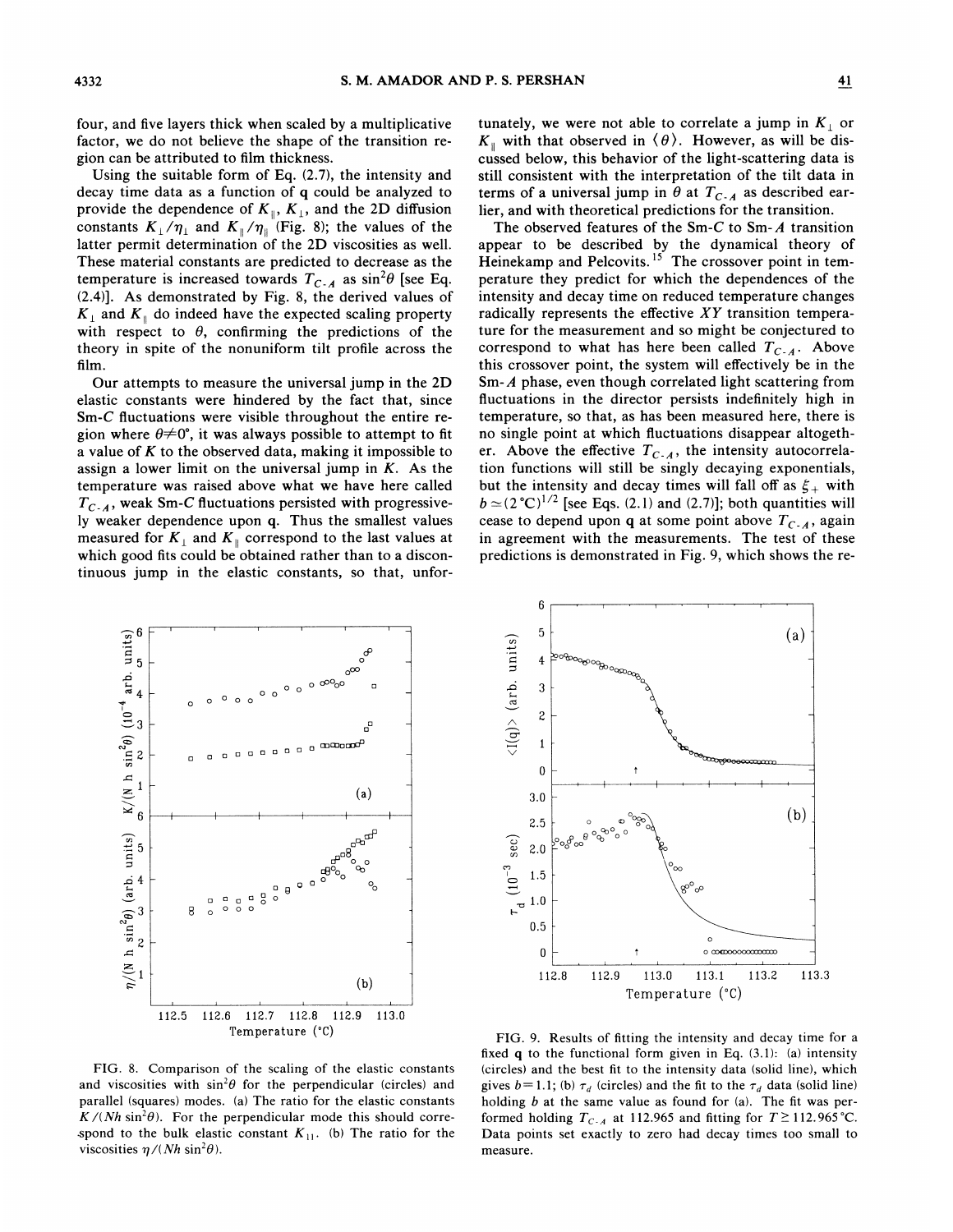suits of fitting the intensity to the functional form

$$
\frac{1}{e^{-b/|T-T_{C-A}|^{1/2}+C}} \,, \tag{3.1}
$$

where C is some constant which cuts off the divergence in  $\xi_{+}$  at  $T_{C-A}$ , with the transition temperature fixed at the temperature at which the anomaly occurs. As Fig. 9 shows, the agreement with the intensity data is quite good for  $b \approx 1.1^{\circ}C^{1/2}$ . The  $\tau_d$  data were fitted with this value for  $b$  held fixed; they do not agree as well as the intensity data with this functional form, and the poor quality of the data above the anomaly make it impossible to obtain a meaningful fit to other values of  $b$ . The data presented here cover roughly an order of magnitude of reduced temperature and do not determine the exponent in Eq.  $(3.1)$  to better than  $0.5\pm0.1$ .

The predicted dependence of the observed, effective  $T_{C-A}$  on q should not be evident in these data because the shift in the observed  $T_{C-A}$  depends only logarithmically upon q, and the measured values of q do not cover a wide enough range. The theory does indeed predict different transition temperatures for ellipsometry and lightscattering measurements made on the same film, since these probe different length scales (for light scattering  $q \sim$ 2000 cm<sup>-1</sup>, while for ellipsometry the characteristic scale is  $\sim$  200  $\mu$ m, the illuminated area's diameter). From these values, one would expect  $T_{C-A}$  from ellip sometry to be lower than that for light scattering by only  $\leq$  0.01 mK, a difference unresolvable by these measurements.

#### IV. CONCLUSIONS

The picture of two tilted  $Sm-C$  surface layers undergoing a 2D  $XY$  transition is consistent with both the ellipsometry and light-scattering observations presented here. These data present an especially nice confirmation of the Kosterlitz-Thouless melting theory, since the scaling of  $\theta$ with  $N$  conclusively demonstrates that only the surface monolayers order and hence the system should truly represent a two-dimensional system. The values for the universal jump in the surface tilt at which the curves for  $\theta$  abruptly go to zero agree for all thickness films measured and give predictions for the bulk elastic constants in agreement with other measurements on thin films and in bulk. This jump in  $\theta$  coincides in temperature with anomalies in the light-scattering intensity and decay times predicted to accompany the 2D  $XY$  transition. The theoretical predictions of Heinekamp and Pelcovits for the behavior of the intensity and decay times characterizing light-scattering above  $T_{C-A}$  agree well over about an order of magnitude of reduced temperature with the measured data; these predictions correspond intuitively to a crossover from scattering by fluctuations in  $\phi$  to scattering by fluctuations in  $\theta$  caused by the defect unbinding transition.

#### ACKNOWLEDGMENTS

This work was supported by National Science Foundation Grants No. NSF-85-13523 and No. NSF-DMR-86- 14003 to the Harvard Materials Research Laboratory, as well as by the Joint Services Electronics Program Grant No. JSEP-N0001484-K-0465. Robert Pelcovits has spent a great deal of time discussing and extending his theories of the smectic-C to smectic-A transition in conversations with us, shaping much of the analysis presented here. We also benefited greatly from helpful conversations with David Nelson, Mark Schlossman, Eric Sirota, Larry Sorensen, and Sam Sprunt. Finally, we wish to thank Hans Biebuyck for his assistance in taking NMR spectra of the liquid-crystal samples studied here.

- 'Present address: Department of Chemistry, University of Pennsylvania, Philadelphia, PA 19104.
- <sup>1</sup>J. M. Kosterlitz and D. J. Thouless, J. Phys. C 5, L124 (1972); 6, 1181 (1973);in Progress in Lou Temperature Physics, edited by D. F. Brewer (North-Holland, Amsterdam, 1978), Vol. VII-B;J. Kosterlitz, J. Phys. C 7, 1046 (1974).
- <sup>2</sup>I. Rudnick, Phys. Rev. Lett. **40**, 1454 (1978).
- <sup>3</sup>D. J. Bishop and J. D. Reppy, Phys. Rev. Lett. 40, 1727 (1978).
- 4E. Webster, G. Webster, and M. Chester, Phys. Rev. Lett. 42, 243 (1979).
- 5J. A. Roth, G. J. Jelatis, and J. D. Maynard, Phys. Rev. Lett. 44, 333 (1980).
- For example, D. J. Resnick, J. C. Garland, J. T. Boyd, S. Shoemaker, and R. S. Newrock, Phys. Rev. Lett. 47, 1542 (1981).
- <sup>7</sup>See, for example, Y. Saito and H. Muller-Krumbharr, in *Appli*cations of the Monte Carlo Method in Statistical Physics, Vol. 36 of Topics in Current Physics, edited by K. Binder (Springer, New York, 1984); J. F. Fernandez, M. F. Ferreira, and J. Stankiewicz, Phys. Rev. B34, 292 (1986).
- 8C. Y. Young, R. Pindak, N. A. Clark, and R. B. Meyer, Phys. Rev. Lett. 40, 773 (1978).
- ${}^{9}C$ . Rosenblatt, R. Pindak, N. A. Clark, and R. B. Meyer, Phys. Rev. Lett. 42, 1220 (1979).
- <sup>10</sup>C. Rosenblatt, R. B. Meyer, R. Pindak, and N. A. Clark, Phys. Rev. A 21, 140 (1980).
- <sup>11</sup>C. Rosenblatt, Ph.D. thesis, Harvard University, 1976 (unpublished).
- <sup>12</sup>S. Heinekamp, R. A. Pelcovits, E. Fontes, E. Yi Chen, R. Pindak, and R. B. Meyer, Phys. Rev. Lett. 52, 1017 (1984).
- <sup>13</sup>D. R. Nelson and J. M. Kosterlitz, Phys. Rev. Lett. 39, 1201 (1977).
- <sup>14</sup>R. A. Pelcovits and B. I. Halperin, Phys. Rev. A 19, 4614 (1979).
- <sup>15</sup>S. W. Heinekamp and R. A. Pelcovits, Phys. Rev. A 32, 2506 (1985).
- <sup>16</sup>R. B. Meyer, L. Liebert, L. Strzelecki, and P. Keller, J. Phys. (Paris) 36, 69 (1975).
- <sup>17</sup>Y. Galerne, Phys. Rev. A 24, 2284 (1981); J. Phys. (Paris) 46, 733 (1985).
- $18R$ . M. A. Azzam and N. M. Bashara, Ellipsometry and Polarized Light (North-Holland, Amsterdam, 1977).
- <sup>19</sup>M. Born and E. Wolf, Principles of Optics (Pergamon, Oxford, 1980).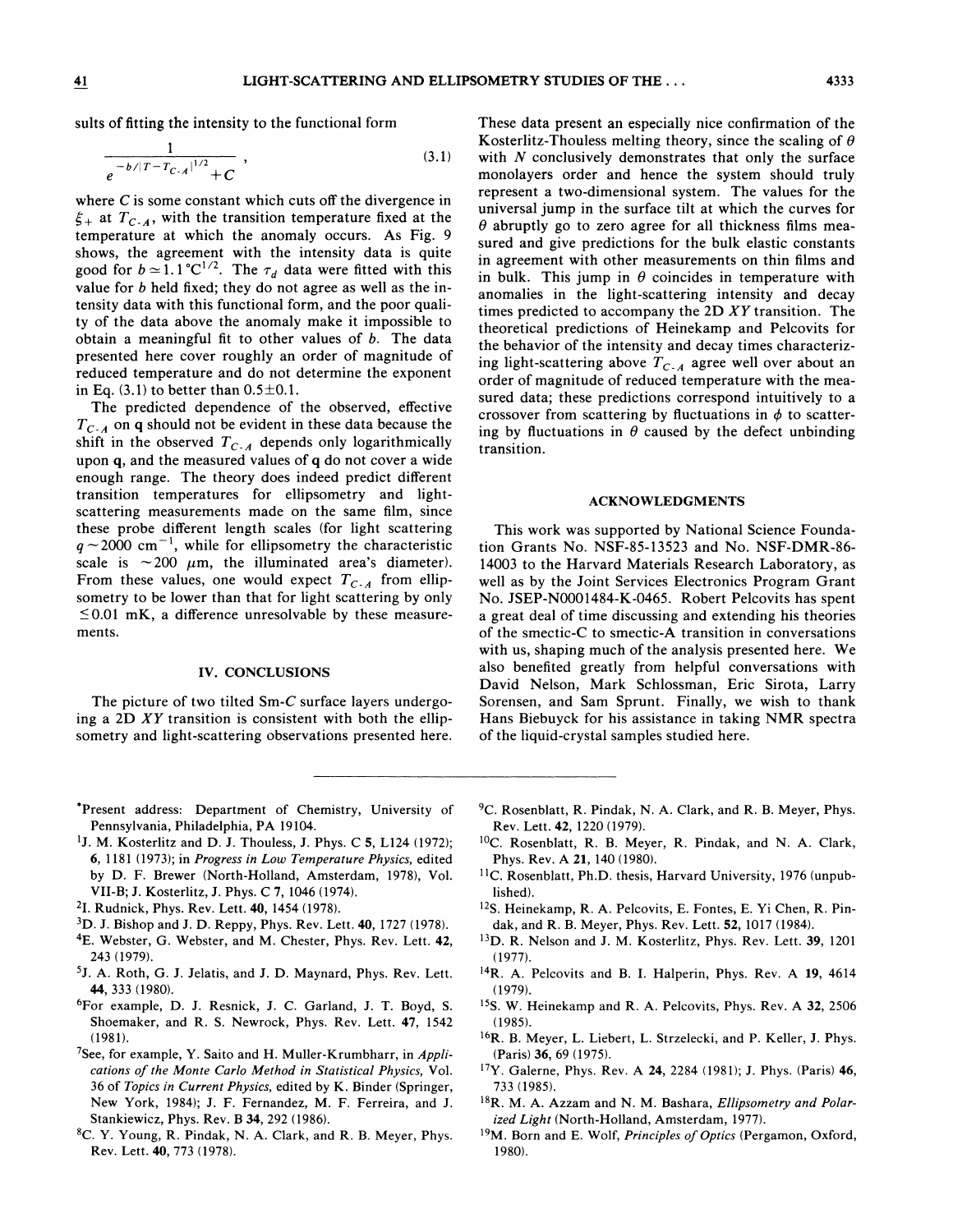- <sup>20</sup>S. Garoff, Ph.D. thesis, Harvard University, 1977 (unpublished).
- $21$  For other details of the ellipsometry and light-scattering measurements, see S. M. Amador, Ph.D. thesis, Harvard University, 1989.
- <sup>22</sup>H. Takezoe, K. Kondo, K. Miyasato, S. Abe, T. Tsuchiya, A.

Fukuda, and E. Kuze, Ferroelectrics 58, S5 (1984).

- <sup>23</sup>R. Pindak, D. J. Bishop, and W. O. Sprenger, Phys. Rev. Lett. 44, 1461 {1980).
- 24S. Dumrongrattana, C. C. Huang, G. Nounesis, S. C. Lien, and J. M. Viner, Phys. Rev. <sup>A</sup> 34, 5010 (1986).